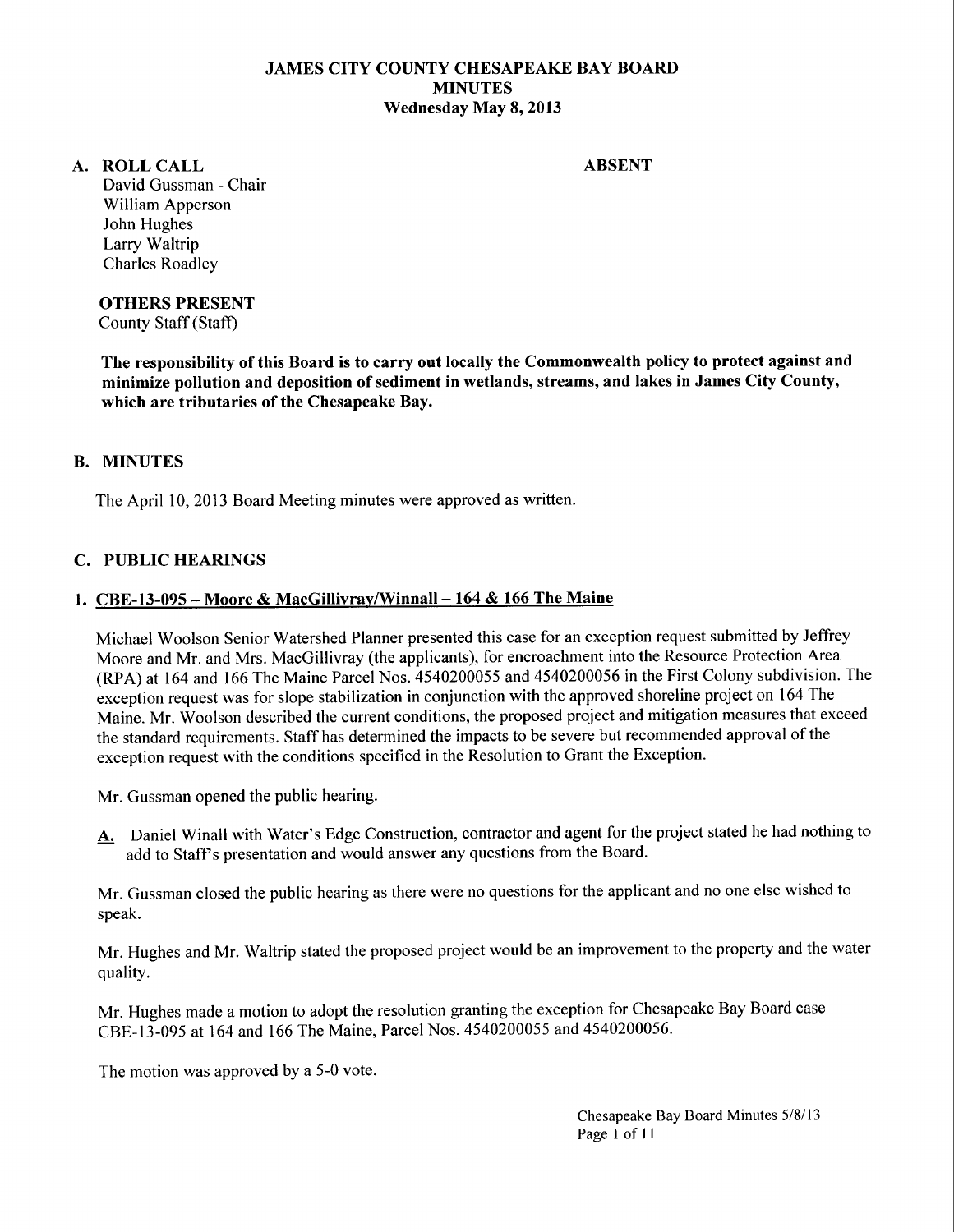## RESOLUTION

## GRANTING AN EXCEPTION ON JCC RE TAX PARCEL NOS. 4540200055 and 4540200056

- WHEREAS, Mr. Jeffrey Moore and Mr. and Mrs. MacGillivray, (the "Applicants") have applied to the Chesapeake Bay Board of James City County (the "Board") on May 8, 2013 to request an exception to the use of the Resource Protection Area (the "RPA") on parcels of property in the First Colony subdivision identified as 164 The Maine, JCC RE Tax Parcel No. 4540200055 and 166 The Maine, JCC RE Tax Parcel No. 4540200056 (the "Property") as set forth in the application CBE-13-095 for the purpose of slope stabilization in conjunction with a proposed shoreline project at 164 The Maine; and
- WHEREAS, the Board has listened to the arguments presented and has carefully considered all evidence entered into the record.
- NOW, THEREFORE, following a public hearing, the Chesapeake Bay Board of James City County by a majority vote of its members FINDS that:
	- 1. The exception request is the minimum necessary to afford relief.
	- 2. Granting the exception will not confer upon the Applicant any special privileges denied by Chapter 23, Chesapeake Bay Preservation, of the James City County Code, to other property owners similarly situated in the vicinity.
	- 3. The exception request will be in harmony with the purpose and intent of Chapter 23 ofthe James City County Code, and is not of substantial detriment to water quality.
	- 4. The exception request is not based on conditions or circumstances that are self-created or selfimposed, nor does the request arise from conditions or circumstances either permitted or nonconforming that are related to adjacent parcels.
	- 5. Reasonable and appropriate conditions are hereby imposed, as set forth below, which will prevent the exception request from causing a degradation of water quality.
	- 6. In granting this exception, the following conditions are hereby imposed to prevent this exception request from causing degradation of water quality:
		- 1) The applicants must obtain all other necessary federal, state, and local permits as required for the project.
		- 2) Additional erosion and sediment control measures may be required, at the Engineering and Resource Protection Division Director's discretion.
		- 3) A surety of\$5,000 will be required from Mr. Moore and a surety of\$500 will be required from Mr. and Mrs. MacGillivray in a form acceptable to the County Attorney's office, to guarantee the mitigation requirements as per the provisions of the Ordinance contained in Sections  $23-10(3)$  (d) and  $23-17(c)$ .
		- 4) This exception request approval shall become null and void if construction has not begun by May 8, 2014.
		- 5) Written requests for an extension to an exception shall be submitted to the Engineering and Resource Protection Division no later than 2 weeks prior to the expiration date.

## 2.  $CBE-13-087-Snyder/Cason -128 Nottinghamshire$

Michael Woolson, Senior Watershed Planner presented this case for an exception request submitted by Mr. and Mrs. Richard Snyder(the applicants), for encroachment into the Resource Protection Area (RPA) associated with construction of a single family home, deck and patio at 128 Nottinghamshire, in the Ford's Colony subdivision,

> Chesapeake Bay Board Minutes 5/8/13 Page 2 of II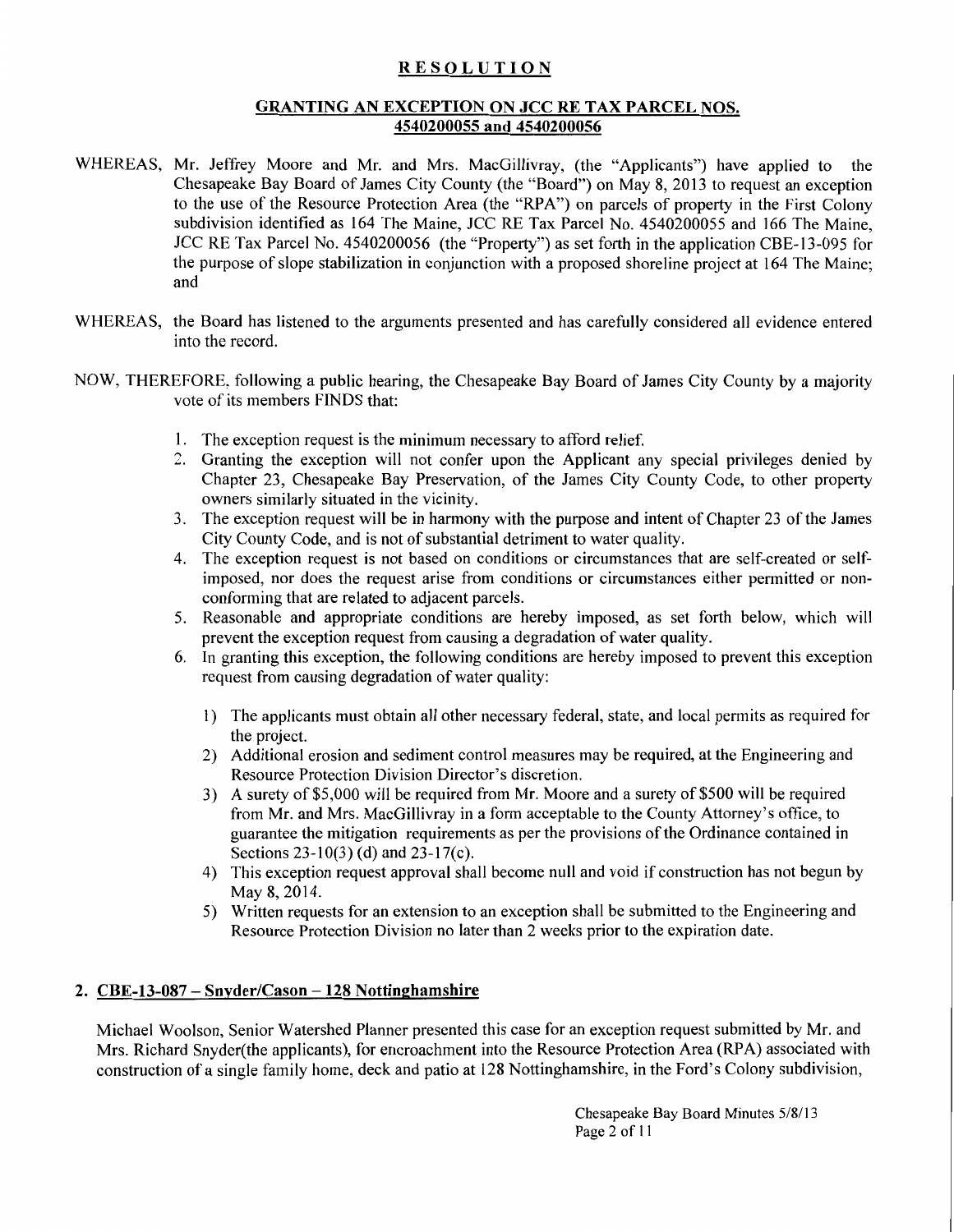Parcel No. 3233100031. The exception request was for approximately 2,991 square feet of encroachment into the landward RPA buffer and 87 square feet of encroachment into the seaward RPA buffer. Mr. Woolson described the conditions ofthe site and the necessary configuration of the proposed house. He advised the Board that the condition in the staff report for submission of a mitigation planting plan had been met and the submitted plan met the standard requirements. Staff reviewed the application, determined the impact to be moderate and recommended approval of the exception request with the conditions specified in the Resolution to Grant the Exception.

Mr. Roadley asked if the applicant made any provision for treating stormwater runoff.

- Mr. Gussman opened the public hearing.
- A. Mr. Cason, builder and representative for the owners stated the down spouts would be buried and run to the back of the lot to eliminate slope erosion.

Mr. Roadley appreciated the elimination of slope runoff but his desire was have infiltration and treatment of runoff before it was released into the RPA.

Mr. Waltrip asked if the runoff could be treated at the end of the downspouts.

A. Mr. Cason stated he would place stone at the outfalls.

Mr. Gussman closed the public hearing as no one else wished to speak.

Mr. Hughes made a motion to adopt the resolution granting the exception for Chesapeake Bay Board case CBE-13-087 at 128 Nottinghamshire, Parcel No. 3233100031 without condition #2 as the mitigation plan had already been submitted.

The motion was approved by a 5-0 vote

# **RESOLUTION**

# GRANTING AN EXCEPTION ON JCC RE TAX PARCEL NO. 3233100031

- WHEREAS, Mr. and Mrs. Richard Snyder (the "Applicant") has applied to the Chesapeake Bay Board of James City County (the "Board") on May 8, 2013 requesting an exception to the use of the Resource Protection Area (the "RPA") on a parcel of property identified as JCC RE Tax Parcel No. 3233100031 and further identified as 128 Nottinghamshire in the Ford's Colony subdivision (the "Property") as set forth in the application CBE-13-087 for the purpose of constructing a single family home with a deck and patio; and
- WHEREAS, the Board has listened to the arguments presented and has carefully considered all evidence entered into the record.
- NOW, THEREFORE, following a public hearing, the Chesapeake Bay Board of James City County by a majority vote of its members FINDS that:
	- 1. The exception request is the minimum necessary to afford relief.
	- 2. Granting the exception will not confer upon the Applicant any special privileges denied by Chapter 23, Chesapeake Bay Preservation, of the James City County Code, to other property owners similarly situated in the vicinity.

Chesapeake Bay Board Minutes 5/8113 Page 3 of 11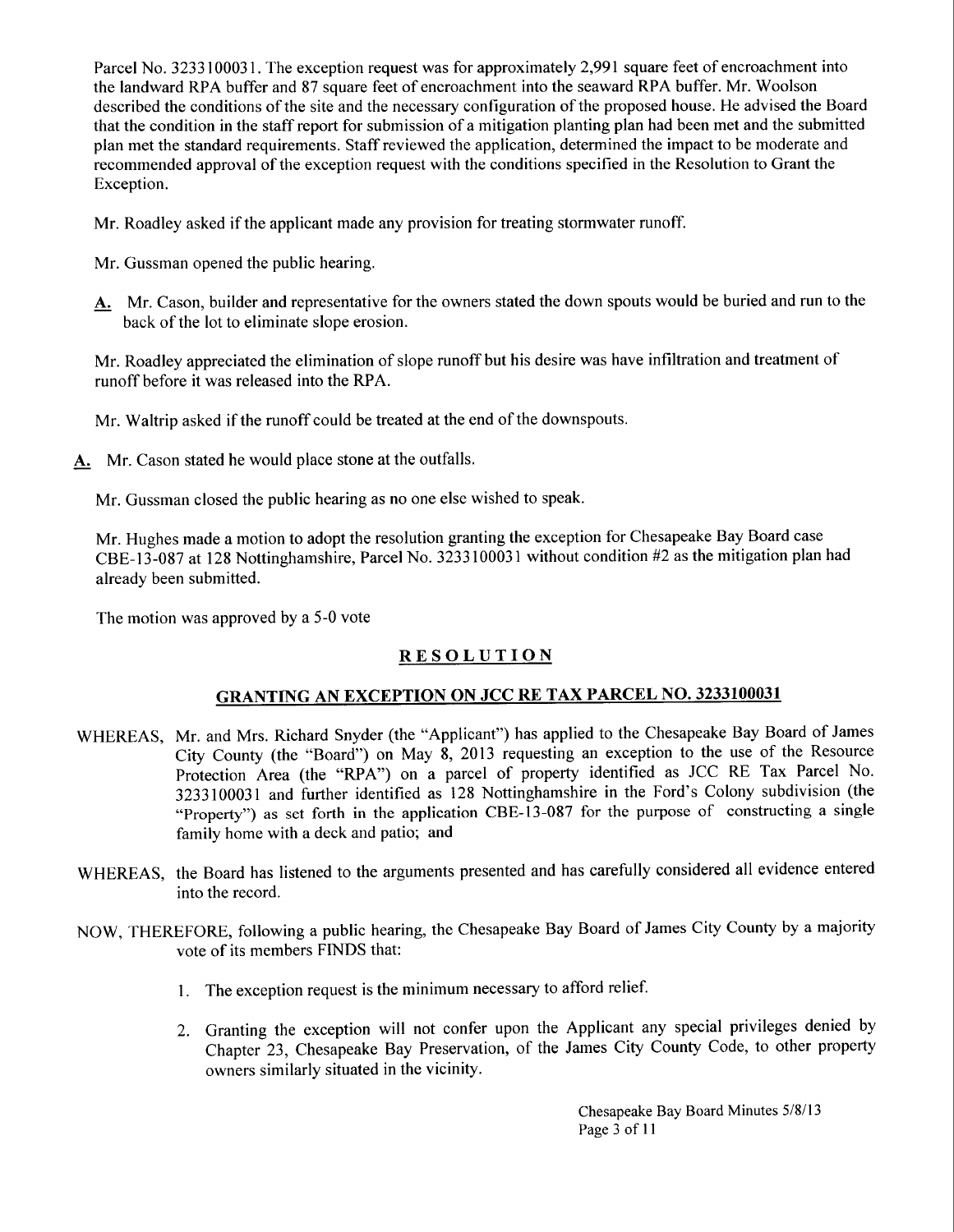- 3. The exception request will be in harmony with the purpose and intent of Chapter 23 ofthe James City County Code, and is not of substantial detriment to water quality.
- 4. The exception request is not based on conditions or circumstances that are self-created or selfimposed, nor does the request arise from conditions or circumstances either permitted or nonconforming that are related to adjacent parcels.
- 5. Reasonable and appropriate conditions are hereby imposed, as set forth below, which will prevent the exception request from causing a degradation of water quality.
- 6. In granting this exception, the following conditions are hereby imposed to prevent this exception request from causing degradation of water quality:
	- 1) The applicant must obtain all other necessary federal, state, and local permits as required for the project.
	- 2) The applieant shall provide and RPA Planting Plan for the proposed mitigation. *Condition removed by Board- Plan has been submitted.*
	- 3) Full implementation of the RPA Planting Plan and any additional Board mitigation requirements shall be guaranteed through the provisions of the Ordinance contained in Sections  $23-10(3)$  (d) and  $23-17(c)$  which is providing a form of surety satisfactory to the County Attorney in the amount of \$3,000.
	- 4) This exception request approval shall become null and void if construction has not begun by May 8, 2014.
	- 5) Written requests for an extension to an exception shall be submitted to the Engineering and Resource Protection Division no later than 2 weeks prior to the expiration date.

## 3. CBE-13-094 -Young- 6312 Adams Hunt

Michael Woolson, Senior Watershed Planner presented this case for an exception request submitted by Mr. Patrick Young (the applicant), for approximately 7,800 square feet of encroachment into the Resource Protection Area (RPA) associated with construction of approximately 150 square feet of retaining wall and associated backfill at 6312 Adam's Hunt Drive, in the Adam's Hunt subdivision, Parcel No. 3120400031.

Mr. Woolson advised the Board of revisions to the staff report stating that the proposed wall would be located approximately 70 feet away from the house and outside of the platted drainage easement. Mr. Young proposes to use riprap for the retaining wall, up to two feet tall so that he does not need to obtain a building permit. The proposed fill will be clean topsoil obtained offsite. That fill area will be planted with native plant material, quantities unspecified. To prevent soil from washing through the riprap, staff recommends that filter fabric be placed between the stone and the backfill. Mr. Young has previously requested to thin out some of the undergrowth, which was approved administratively as a buffer modification. He has no immediate plans to remove any large trees.

Staff reviewed the revised application, determined the associated impacts to be minimal and recommended approval of the exception request with the conditions specified in the Resolution to Grant the Exception.

Mr. Gussman opened the public hearing.

A. Mr. Patrick Young, the property owner stated the property had been previous neglected. He described the current conditions including the slope and potential for future erosion. His desire was to use the proposed wall, backfill, grass and the suggested plantings to prevent future erosion.

Mr. Roadley advised that the preference of this Board was to minimize the amount of grass in the RPA and recommended the use of natural vegetation.

> Chesapeake Bay Board Minutes 5/8/13 Page 4 of 11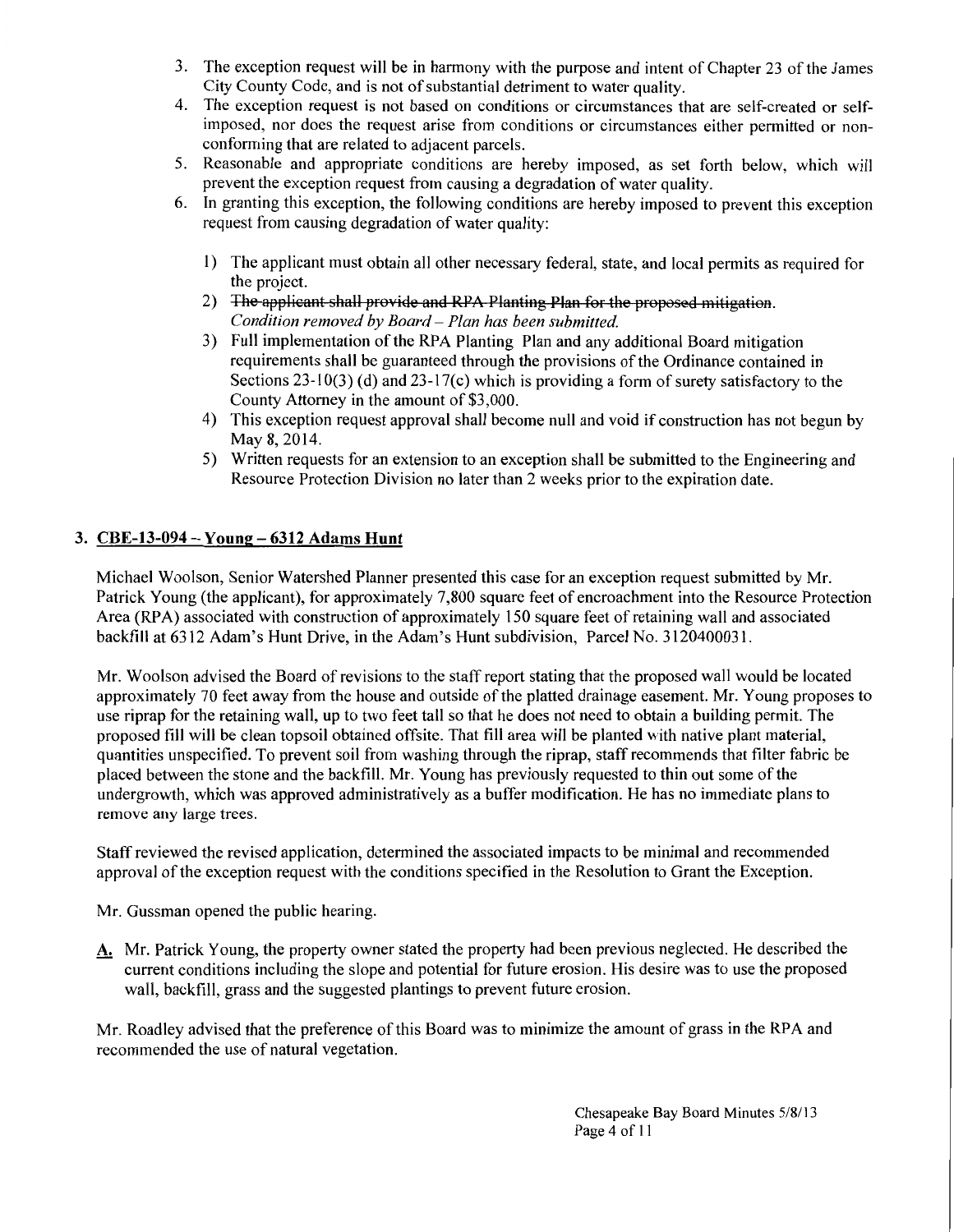Mr. Gussman closed the public hearing as no one else wished to speak.

Mr. Gussman made a motion to adopt the resolution granting the exception for Chesapeake Bay Board case CBE-13-094 at 6312 Adam's Hunt Drive, Parcel No. 3120400031

The motion was approved by a 5-0 vote

## **RESOLUTION**

#### GRANTING AN EXCEPTION ON JCC RE TAX PARCEL NO. 3120400031

- WHEREAS, Mr. Patrick Young, (the "Applicant") has applied to the Chesapeake Bay Board of James City County (the "Board") on May 8, 2013 to request an exception to the use of the Resource Protection Area (the "RPA") on a parcel of property identified as JCC RE Tax Parcel No. 3120400031 and further identified as 6312 Adam's Hunt Drive in the Adam's Hunt subdivision (the "Property") as set forth in the application CBE-13-094 for the purpose of constructing a retaining wall; and
- WHEREAS, the Board has listened to the arguments presented and has carefully considered all evidence entered into the record.
- NOW, THEREFORE, following a public hearing, the Chesapeake Bay Board of James City County by a majority vote of its members FINDS that:
	- 1. The exception request is the minimum necessary to afford relief.
	- 2. Granting the exception will not confer upon the Applicant any special privileges denied by Chapter 23, Chesapeake Bay Preservation, of the James City County Code, to other property owners similarly situated in the vicinity.
	- 3. The exception request will be in harmony with the purpose and intent of Chapter 23 of the James City County Code, and is not of substantial detriment to water quality.
	- 4. The exception request is not based on conditions or circumstances that are self-created or selfimposed, nor does the request arise from conditions or circumstances either permitted or nonconforming that are related to adjacent parcels.
	- 5. Reasonable and appropriate conditions are hereby imposed, as set forth below, which will prevent the exception request from causing a degradation of water quality.
	- 6. In granting this exception, the following conditions are hereby imposed to prevent this exception request from causing degradation of water quality:
		- 1) The Applicant must obtain all other necessary federal, state, and local permits as required for the project.
		- 2) The Applicant shall provide a planting plan for the proposed mitigation (3 shrubs minimum).
		- 3) Filter fabric shall be used between the stone and proposed backfill
		- 4) Surety of\$250 will be required in a form acceptable to the County Attorney's office
		- 5) This exception request approval shall become null and void if construction has not begun by May 8, 2014.
		- 6) Written requests for an extension to an exception shall be submitted to the Engineering and Resource Protection Division no later than 6 weeks prior to the expiration date.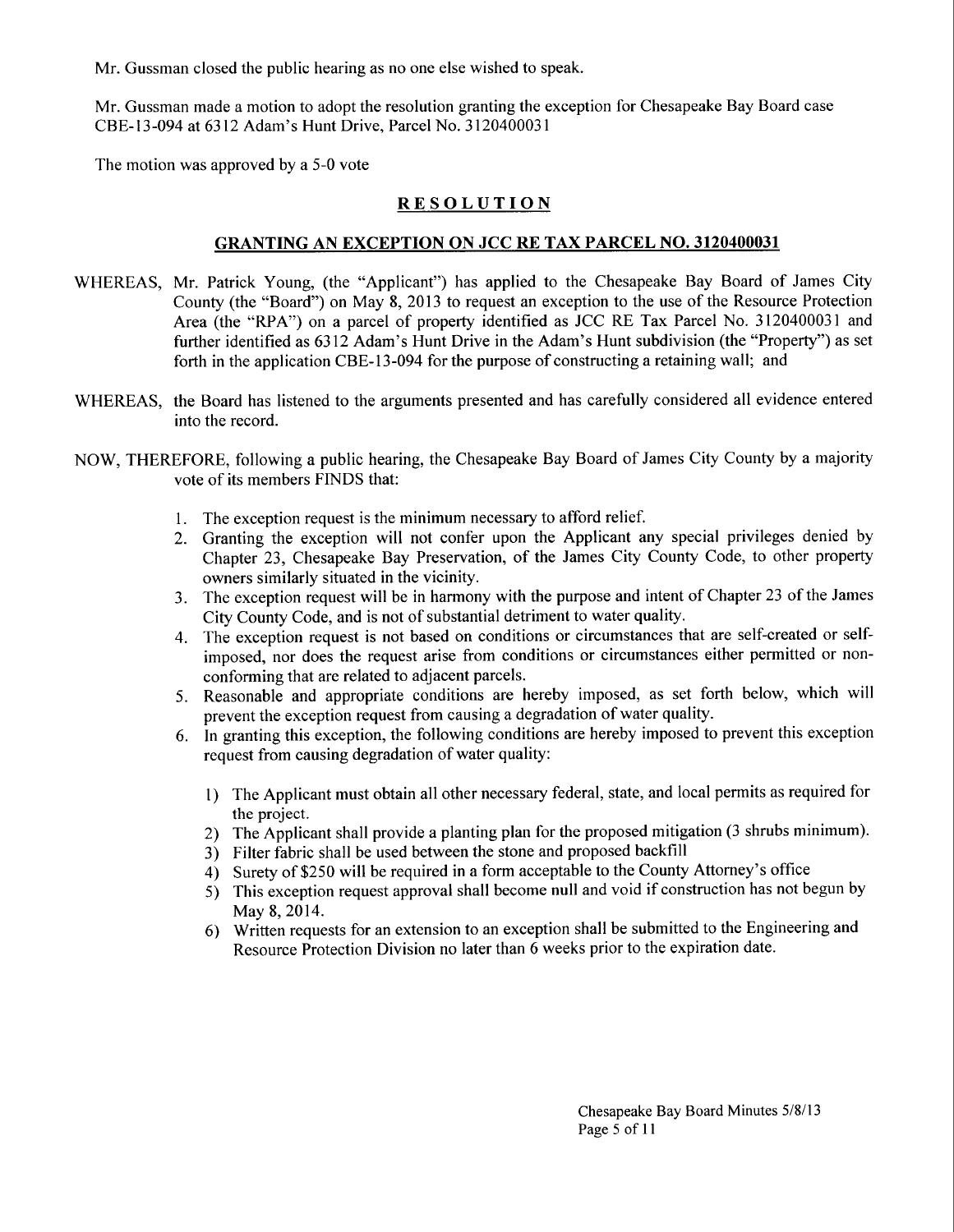## D. BOARD CONSIDERATIONS

#### 1. Robillard - 87 Kestrel Ct: Appeal administrative denial of structures in the conservation easement

Michael Woolson, Senior Watershed Planner presented this appeal stating that Mr. John Robillard, residing at 87 Kestrel Court in the Season's Trace subdivision, filed an appeal to the James City County Chesapeake Bay Board (Board) on April 12, 2013. Mr. Robillard was appealing a Staff decision denying the placement of a play set and shed in the dedicated conservation easement on his property. The plat of subdivision was recorded on 23 January 1996 in Plat Book 63, Page 49 and the Deed of Easement for Natural Open Space was recorded on 23 January 1996 in Deed Book 771, pages 662, 663, 664, 665, and 666. The natural open space easement contains 3.07 acres of land that shall remain in its natural condition with respect to ground cover and woody vegetation as part of the subdivision's stormwater management compliance practices. On March 31, 2013, via email correspondence, Mr. Robillard requested permission to install a play set and shed on a portion of his property that is within the natural open space easement. On April 9, 2013, staff responded that the structures were not a permissible use in the easement, per condition #1 of the easement.

## Background Information

On August 24, 2012, an anonymous complaint was filed with the Engineering and Resource Protection Division regarding the placement of "tons of dirt in the back part of the yard." Staff investigated the complaint from a potential land disturbing violation perspective and found that there had been no land disturbing violation. The homeowner was repairing minor erosion and drainage problems along the right side and the rear of the house. Staff did however determine at that visit that a violation of the natural open space easement and Resource Protection Area (RPA) had occurred sometime in the past. In other words, during the course of the repair work taking place in 2012, no woody vegetation or ground cover (other than turf grass) had been removed or disturbed. After further office investigation of County files, no record of written permission could be located approving the previous disturbance to the natural open space easement or RPA.

Subsequently, staff sent a Notice of Violation on January 17, 2013 as an official notification that the clearing that had taken place on the property within the limits of the RP A and natural open space easement was a violation of both the terms of the easement and of the Chesapeake Bay Preservation Ordinance ("Ordinance"). Mr. Robillard did contact staff within the 30 day time frame set forth by the Notice to schedule a time to meet and discuss the matter.

On February 20, 2013, a meeting took place between Mr. Robillard, Mr. Woolson and Mr. Thomas to discuss the issues. Mr. Robillard stated that he bought the house in 2009 with the rear yard already established. He also stated that he would be willing to interplant in the existing woods but would not be willing to lose any of his back yard. He went on to state that because the County had not acted upon this issue before he bought the property, a 'defacto' variance was granted permitting all of the clearing to remain. That meeting was adjourned with the understanding that Mr. Thomas and Mr. Woolson would schedule an on-site meeting later to discuss the issues with Mr. Robillard. That meeting never materialized.

As stated previously in the email sent on March 31, 2013 by Mr. Robillard, he stated he was planning on installing a play set and shed on his property. Mr. Woolson responded that these two items were not permissible uses in the conservation easement.

## Rational for the Chesapeake Bay Board as the Appellant Body for Natural Open Space

The Chesapeake Bay Preservation Ordinance ('Ordinance'), Section 23-9(b)(8) states that for any development, "storm water runoff shall be controlled by the use of BMPs that are consistent with the water quality protection provision (4 VAC 3-20-71 et seq.) of the Virginia Stormwater Management Regulations (4 VAC 3-20). This consistency shall be demonstrated by compliance with the criteria and BMP facilities contained in the latest version of the James City County Guidelines for Design and Construction of Storm water Management BMPs" ("County BMP Manual"). Furthermore, Section 23-1 0( 4) of the Ordinance requires storm water management

> Chesapeake Bay Board Minutes 5/8/13 Page 6 of 11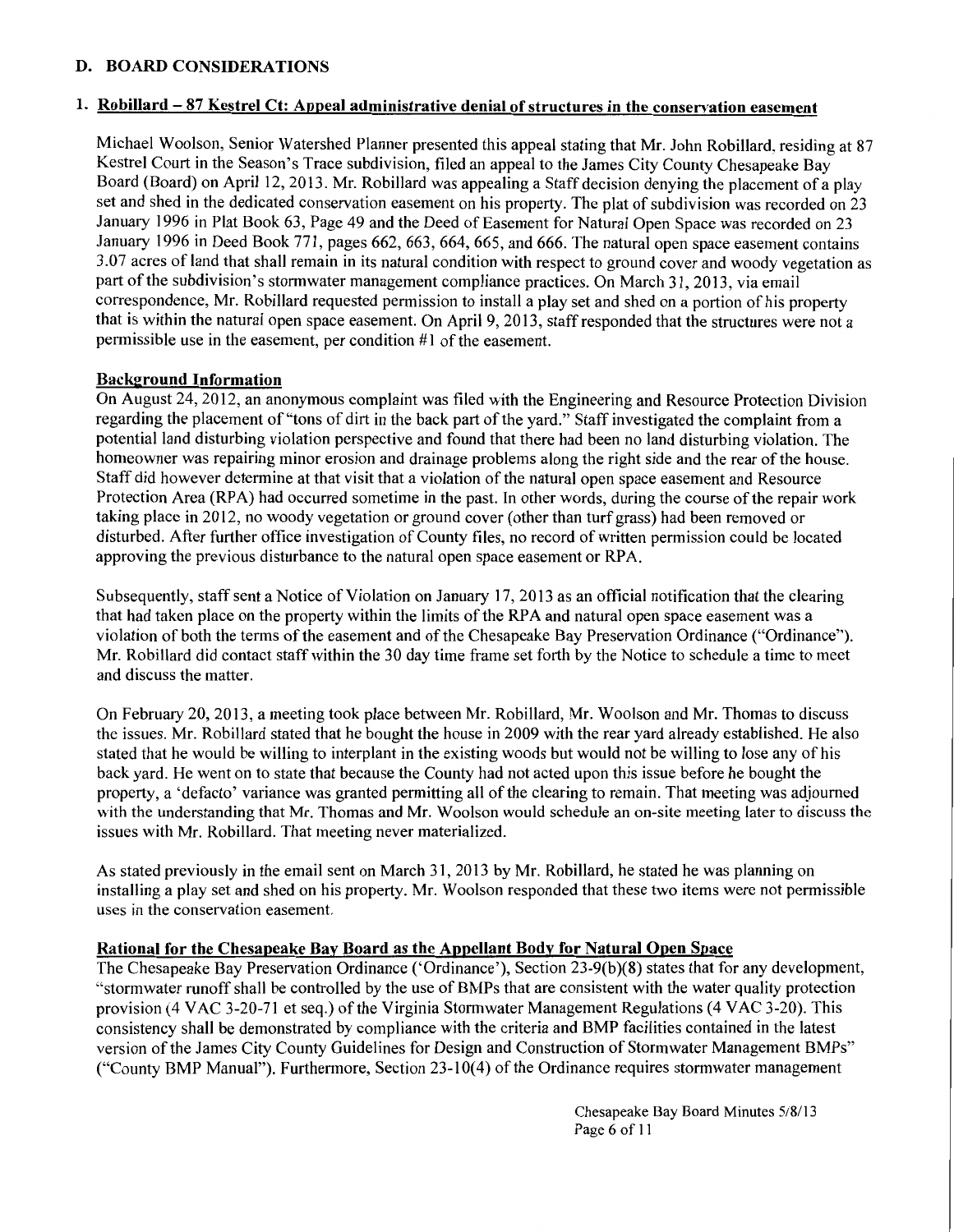plans for plans of development. Structural BMPs are required for certain plans of development and BMPs shall be designed and constructed in accordance with guidelines established by the manager, including the County BMP Manual.

In the latest version of the County BMP Manual, there are seven types of acceptable BMPs used in the County to treat stormwater runoff. The seventh one, Open Space, is allowed but must meet the conditions outlined in the manual to receive stormwater credit: These conditions are:

- I) The area cannot be disturbed during project construction; and
- 2) Must be protected by limits of disturbance clearly shown on the construction drawings; and
- 3) Must be located within an acceptable conservation easement or other enforceable instrument that ensures perpetual protection of the proposed area, and the easement must clearly specify how the natural area vegetation shall be managed. Managed turf is not an acceptable form of vegetation management.

The developer of this subdivision used multiple types of BMPs to gain stormwater management compliance, including the intentional use of natural open space per the County BMP Manual. The natural open space was duly recorded in a Deed of Easement as previously noted. Therefore, the natural open space falls under Section 23-9(b)(8) performance standards and stormwater management plan criteria, Section 23-10(4), of the Ordinance.

Under Section 23-17 of the Ordinance, an owner of property subject to an administrative decision, order, or requirement under this chapter may appeal by submitting a written application for review to the board no later than 30 days from the rendering of such decision, order, or requirement. The board shall hear the appeal as soon as practical after receipt of the application.

## **Staff Guidance and Recommendations**

Staff has reviewed the appeal and violation documents and offers the following information for the Board's consideration.

- 1) Mr. John Robillard is currently the owner of the property, 87 Kestrel Court, where violations of the Resource Protection Area and natural open space easement have taken place. In a statement submitted to the Board, Mr. Robillard offers the following information in support of the appeal:
	- a) He bought the property with the current yard dimensions and conditions; and
	- b) Has done improvements to his property that enhances the RPA; and
	- c) Specifically purchased property because of the backyard and the structures within it; and
	- d) Removed structures in backyard because of poor condition with the intent to replace them; and
	- e) Any (required) mitigation has already been done (corrected erosion, added plant material in existing tree line, stop using pesticides and chemicals, removed trash from RPA, hired a lawn care company that abides by the Turf Love program).
- 2) The Deed of Easement for Natural Open Space was recorded on 23 January 1996 in the Clerk's Office of the Circuit Court of the City of Williamsburg and County of James City in Deed Book 711, Pages 662, 663, 664, 665, and 666.
- 3) The Deed of Easement states that the "Grantor wishes to preserve land as natural open space as part of the Grantor's efforts to improve the quality of stormwater runoff from the property."
- 4) The restrictions outlined in the Deed of Easement and the restrictions which the Grantee (County of James City, Virginia) is hereby entitled to enforce, shall be as follows:
	- a) No building or structure shall be built or maintained on the Easement Property other than such building or structure approved by the County Engineer, in writing;
	- b) The Easement Property shall be kept free and clear of any junk, trash, rubbish or other unsightly or offensive material;
	- c) No new signs, billboards, outdoor advertising, road or utility lines shall be placed on the property without the expressed written consent of the County Engineer;
	- d) The Easement Property shall remain in its natural condition with respect to natural leaf litter or other ground covering vegetation, understory vegetation or shrub layer, and tree canopy. The activities of

Chesapeake Bay Board Minutes 5/8/13 Page 7 of 11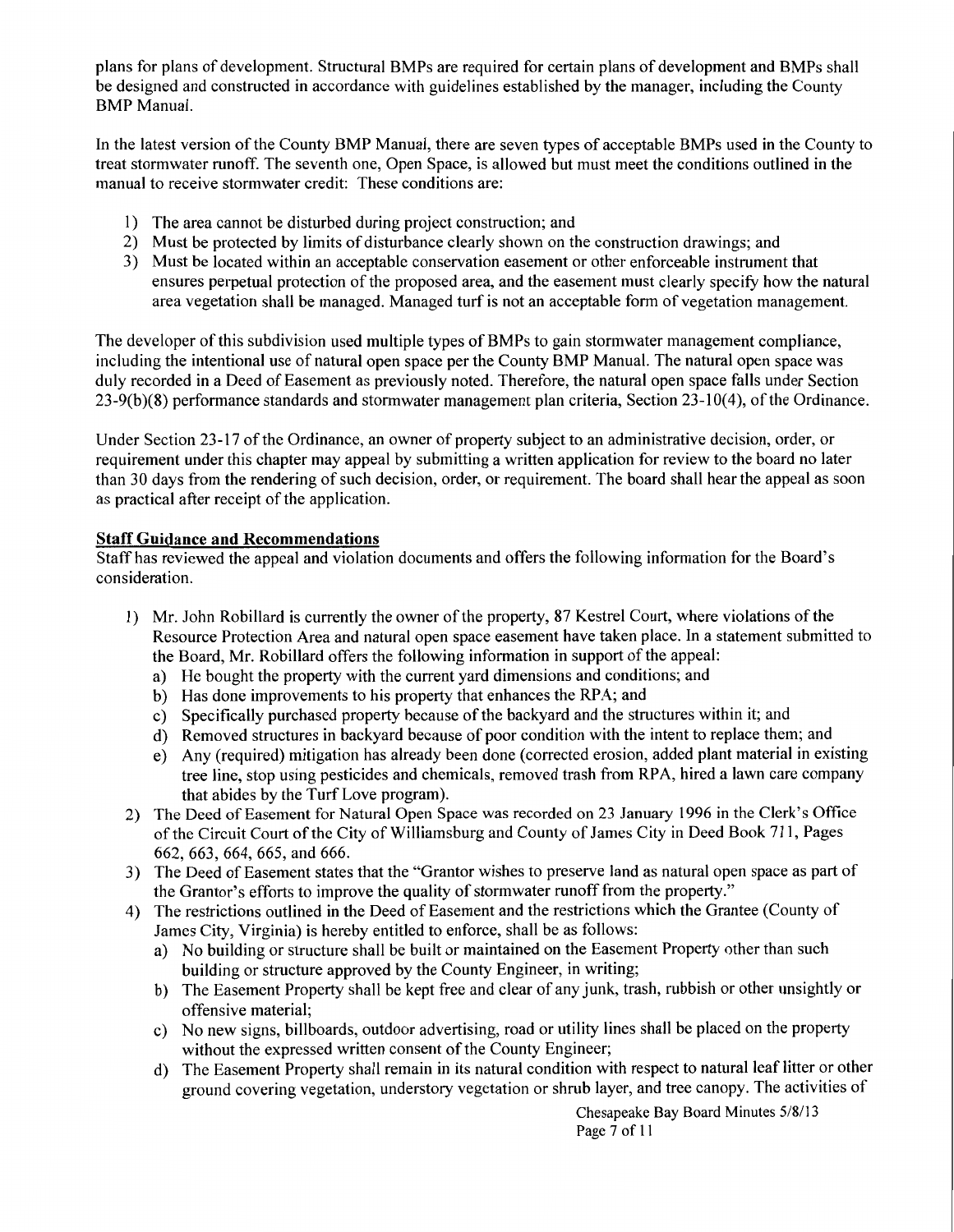Grantor within the Easement Property shall be limited to those which do not remove or damage any vegetation or disturb any soil. Such activities include selective trimming and pruning which will not alter the natural character of the Easement Property. Grantor may install walk trails or remove dead, diseased, poisonous or invasive vegetation with the expressed written consent of the County Engineer;

- e) Grantee and its representatives may enter upon the Easement Property from time to time for inspection, to enforce the terms of the Easement and to post a sign or marker identifying Grantee's interest in the Easement Property as natural open space;
- f) In the event of a violation of the Easement, the Grantee shall have the right to seek all appropriate legal and equitable relief, including, but not limited to, the right to restore the Easement Property to its natural condition and assess the cost of such restoration as a lien against the Easement Property.
- 5) No plan of development, RPA buffer or Natural Open Space easement modification plan was submitted to the County for review and approval as is required by the Ordinance and Deed of Easement.

Under Section 23-17(b) of the Ordinance, it states "in rendering its decision, the Board shall balance the hardship to the property owner with the purpose, intent and objectives of this chapter. The Board shall not decide in favor to the appellant unless it finds:

- I) The hardship is not generally shared by other properties in the vicinity;
- 2) The Chesapeake Bay, its tributaries and other properties in the vicinity will not be adversely affected; and
- 3) The appellant acquired the property in good faith and the hardship is not self-inflicted."

Staff's guidance to the Board on deciding this matter is as follows:

- 1) The hardship is shared by other properties immediately adjacent to the appellant's property as well as numerous other properties within the Heron Run section of Season's Trace that have Resource Protection Area and natural open space easements located on them.
- 2) The granting of the appeal in this case will adversely affect the Chesapeake Bay, its tributaries and other properties in the vicinity. Granting relief to the appellant resulting from a violation of the Ordinance and Deed of Easement could result in similar unauthorized actions by other property owners in the vicinity. In addition, granting the appeal will be in direct conflict with the terms of the Deed of Easement which will ensure that the subdivision is no longer in compliance with the approved stormwater management plan and will lead to a degradation of water quality in the tributaries to the Chesapeake Bay.
- 3) The appellant acquired the property in good faith and the hardship is not self-inflicted.

Staff contends that to be consistent with the purpose and intent of the Ordinance and the Deed of Easement, the Board should deny the appeal. The Board should also direct staff to pursue enforcement of restriction #6, which states "In the event of a violation of the Easement, the Grantee shall have the right to seek all appropriate legal and equitable relief, including, but not limited to, the right to restore the Easement Property to its natural condition and assess the cost of such restoration as a lien against the Easement Property", if Mr. Robillard and staff cannot reach a resolution on restoration of the property within 60 days from the date of this meeting.

Mr. Hughes asked why this Board's direction was needed to enforce the restrictions specified in the terms of the Deed of Easement.

Mr. Apperson asked how any decision from the Chesapeake Bay Board could override the restrictions specified in a recorded Deed of Easement.

Mr. Woolson stated Staff would like the concurrence of this Board for the enforcement.

Chesapeake Bay Board Minutes 5/8113 Page 8 of II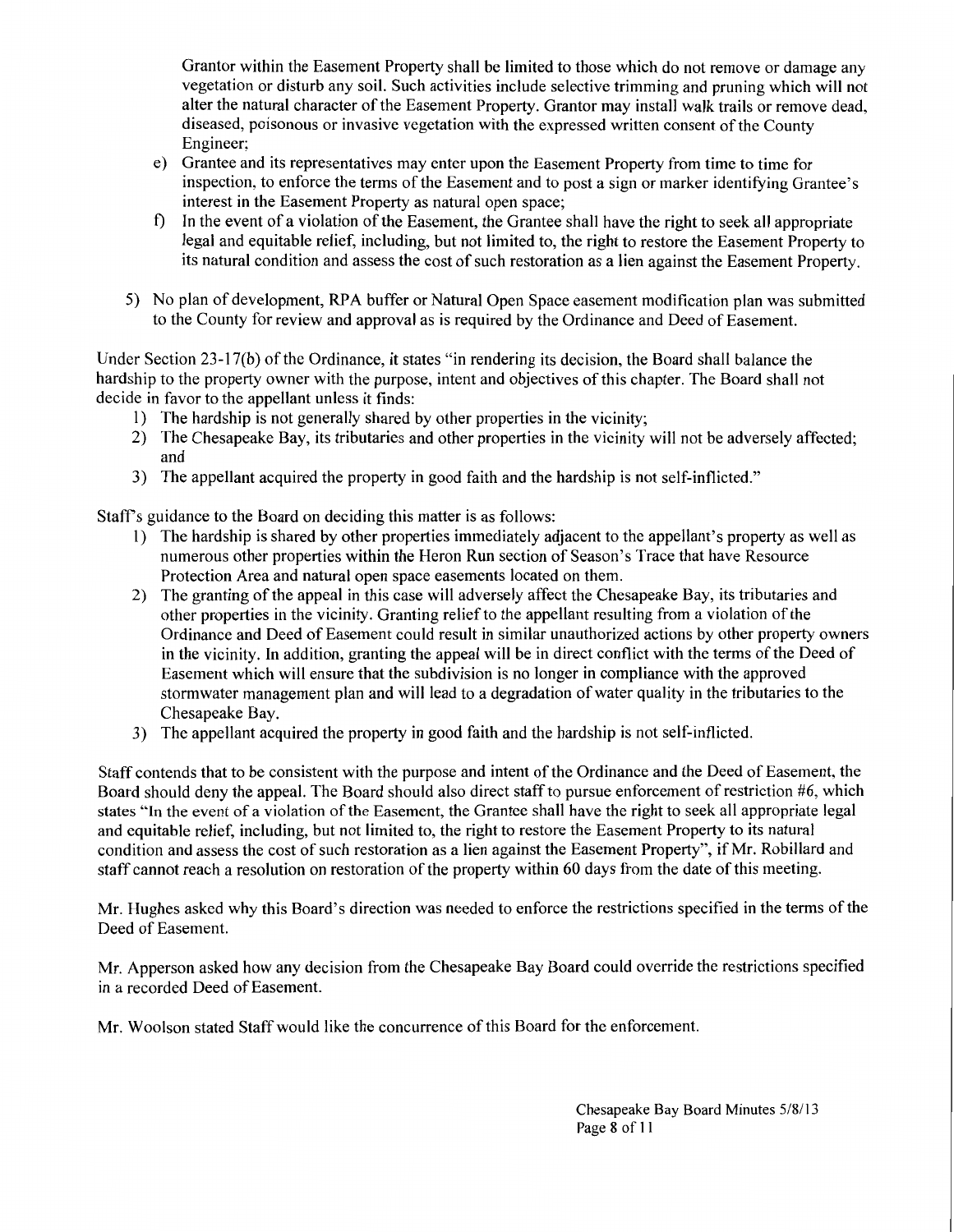Lola Perkins, Assistant County Attorney stated that the role of this Board was to evaluate Staff's decision based on their interpretation of the Deed of Easement restrictions which was to deny the applicant's request to place a shed and play set in the easement.

Mr. Gussman asked if Mr. Robillard wished to address the Board.

A. Mr. Robillard stated they purchased the property in December of 2009 and one of the reasons was the existing back yard. His research showed the yard was expanded around April of 2004 and the original play set was placed there in 2005. As these occurred years before he purchased the house he felt the County should have pursued this violation at that time. Due to deterioration they removed the original play set with the intention of replacing it. He was appealing to the Board because he was issued a notice of violation for something previously on the lot.

Mr. Hughes and Mr. Gussman asked if a survey was done before he purchased the property or if he was advised of the easement at closing.

A. Mr. Robillard stated a formal survey was not done. He was not informed of the easement nor was it marked on the property. He asked if the County offered any training to realtors regarding the easements and restrictions.

Mr. Gussman said there was outreach from the County to realtors and Mr. Hughes said he thought the easement would have been recorded on the deed.

Lola Perkins, Assistant County Attorney stated there would be general language on a deed regarding easements and a title search and purchase of title insurance would reveal the specific easement because it is recorded in the land records of James City County.

Mr. Roadley asked Mr. Robillard if he understood Staff's recommendation was for restoration of the easement.

- A. Mr. Robillard stated he would be willing to restore some of the back yard if he could keep an area for the shed and play set. He asked if this was the final Board he could appeal to.
- Ms. Perkins stated he could appeal the decision of this Board to the Circuit Court.

Mr. Gussman stated that although he was sympathetic and understanding of Mr. Robillard's position there were reasons the conservation easements were established and setting a precedence of allowing exceptions in these areas could ultimately cause problems with stormwater runoff and flooding.

Mr. Hughes was also concerned with the Board having the authority to make an exception for a conservation easement.

Ms. Perkins advised the Board that the language in this Deed of Easement stated: *"No building or structure shall be built or maintained on the Easement Property other than such building or structure approved by the County Engineer, in writing"* thus providing a caveat for approval by the County Engineer. Staff has taken the position that the requested structures should not be allowed, as they would impact the purpose of the conservation easement and the RPA. The matter before this Board is the review of Staff's position, and if they conclude it was not reasonable, this Board has the authority to override Staff's decision.

Mr. Woolson explained that the easement was created for stormwater management purposes to intercept and treat the runoff through infiltration and a maintained yard functions more like an impervious surface.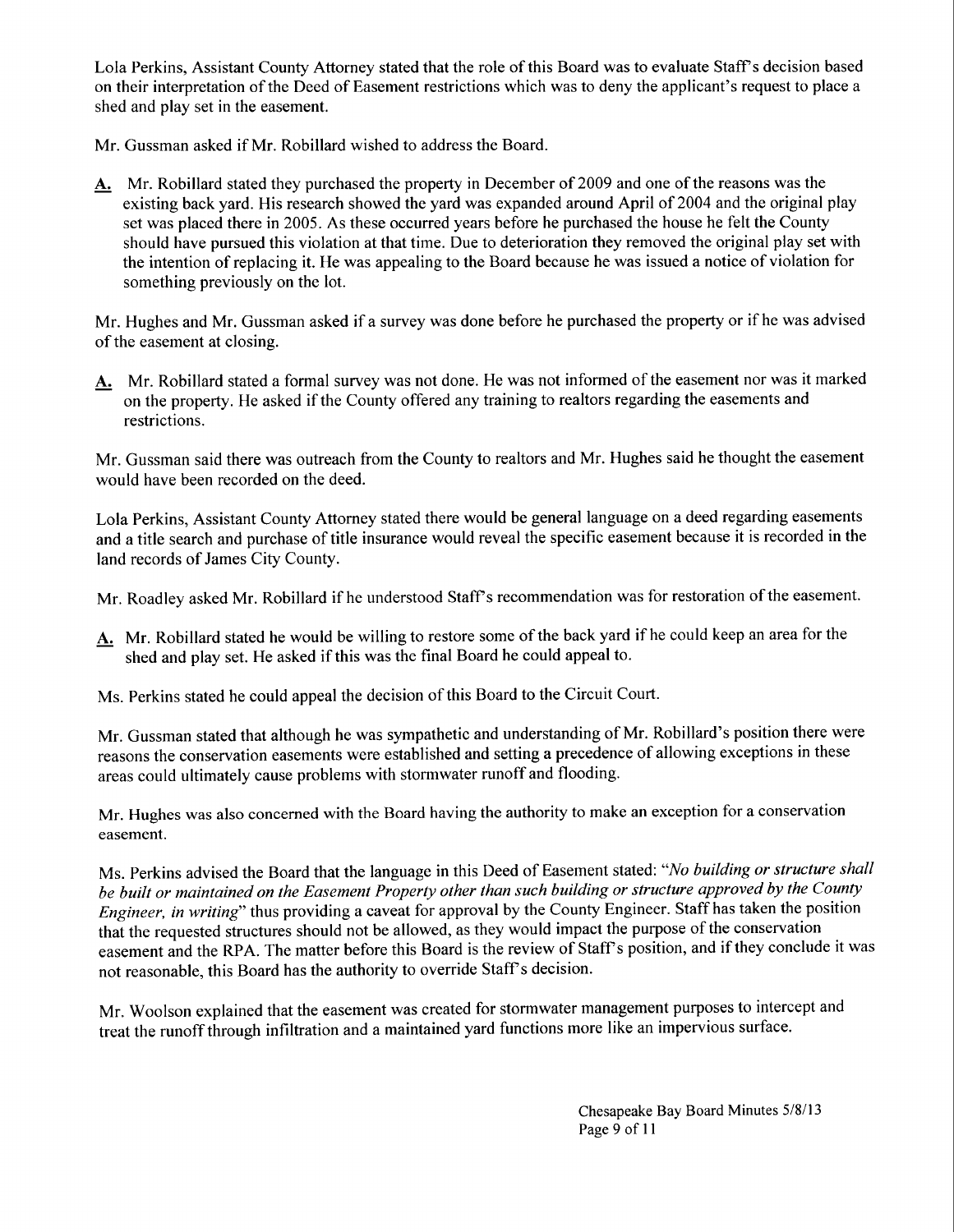Mr. Waltrip asked how large of an area needed to be restored. He asked if it could be worked out to restore a portion of the easement and allow for the requested structures to be placed in part of the easement. Mr. Woolson stated the staff report specified a 60 day period before the restoration was enforced so an agreement could be reached by both parties. At this time, the County was looking for the restoration of an area between 1, 700 and 2,400 sqft. This equated to approximately 4-6 canopy trees, 8-12 understory trees, and 12-16 shrubs.

Mr. Roadley said he thought that encroachments into the conservation easement had been addressed by this Board before.

Mr. Woolson stated there was a previous case in Governor's Land that was much the same as this one. The property was purchased with an existing violation and a patio expansion was requested. The resolution was an extensive restoration of the conservation easement in order to allow for a minor encroachment.

A. Mr. Robillard stated he would be willing to compromise and he thought he was also appealing the violation.

Ms. Perkins explained that the Notice of Violation (NOV) for encroachment into the conservation easement was issued in January of2013 and the 30 day period for appeal of that had passed. The only appeal at this time was for placement of structures in the conservation easement. Although not required, Staff was also requesting the Board's support for pursuing the clearing violation.

Mr. Gussman asked if Mr. Robillard would be willing to omit the shed, only install a swing set and at the same time restore a portion of the conservation easement.

A. Mr. Robillard stated he would be agreeable to that and he had already planted some native shrubs.

Ms. Perkins advised the Board they could deny the appeal and Mr. Robillard could resubmit a request for just a swing set in the conservation easement. If Staff felt the proposed mitigation was sufficient they could approve the new request.

Mr. Woolson advised the Board that this area was also RPA and therefore any request for accessory structures would also be considered by this Board.

The Board members agreed they could deny the applicant's appeal of Staff's decision on the conservation easement with an understanding that within 60 days Mr. Robillard could request an exception to the Chesapeake Bay Preservation Ordinance for placement of only a play set in the RPA and conservation easement and that this application would include mitigation to restore part of the conservation easement.

Mr. Hughes made a motion to adopt the resolution to deny the appeal of Staff's decision to not allow a shed and play set in the conservation easement at 87 Kestral Court, Parcel ID 3220800015.

The motion to deny was approved by a 5-0 vote

# **RESOLUTION**

# DENYING AN APPEAL ON JCC RE TAX PARCEL NO. 3220800015

WHEREAS, Mr. Jon Robillard, (the "Applicant") has appeared before the Chesapeake Bay Board of James City County (the "Board") on May 8, 2013 appealing an administrative denial for placement of a play set and shed in the dedicated conservation easement on property identified as JCC RE Tax Parcel No. 3220800015 and further identified as 87 Kestrel Court in the Season's Trace subdivision and; WHEREAS, the Board has listened to the arguments presented and has carefully considered all evidence entered into the record.

> Chesapeake Bay Board Minutes 5/8/13 Page 10 of 11